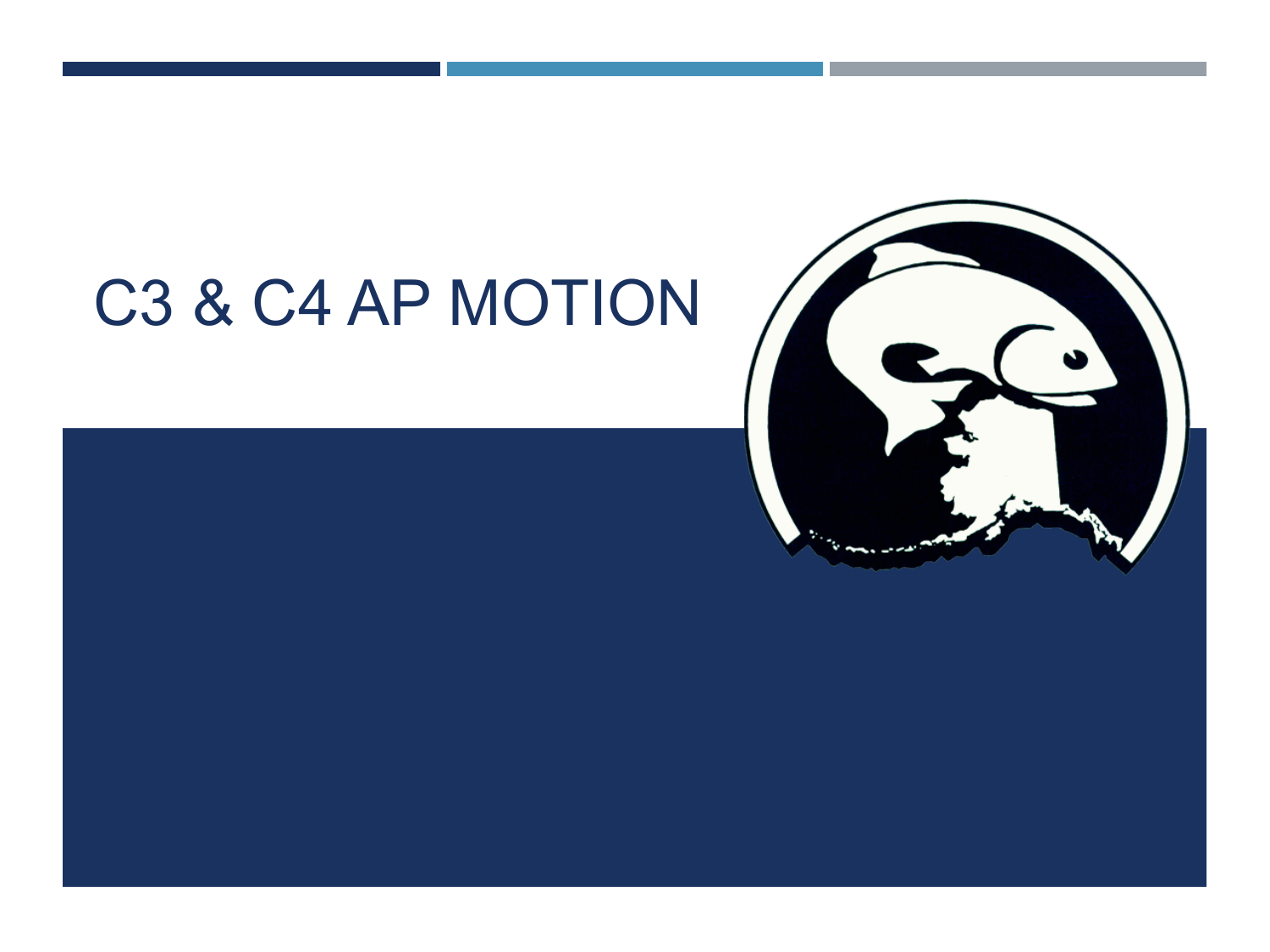# C3 BSAI GROUNDFISH SPECS

The AP has reviewed the 2021 Ecosystem Report for the EBS and AI. The AP greatly appreciates the work put into this report each year and, in the future, would like to receive as detailed report as the schedule will allow.

The AP recommends the Council approve the 2021 BSAI Stock Assessment and Fishery Evaluation (SAFE) Report.

The AP recommends the Council approve the final 2022 and 2023 BSAI groundfish specifications for OFLs and ABCs as recommended by the SSC, and the TACs as shown in the attached Table 1 (attached). Note that the Bering Sea and Aleutian Island Pacific Cod TACs have been adjusted for the State Water cod fisheries.

The AP recommends the Council approve Table 7A and 7B, the 2022 (Table 7A) and 2023 (Table 7B) ABC Flatfish Reserves.

The AP recommends the Council approve the 2022 and 2023 PSC limits and apportionments as assigned to their respective target fisheries as provided in Tables 8, 9, 10, and 11.

The AP recommends the Council approve the updated halibut discard mortality rates for 2022 and 2023 as shown in table 12.

Motion passed 18-1

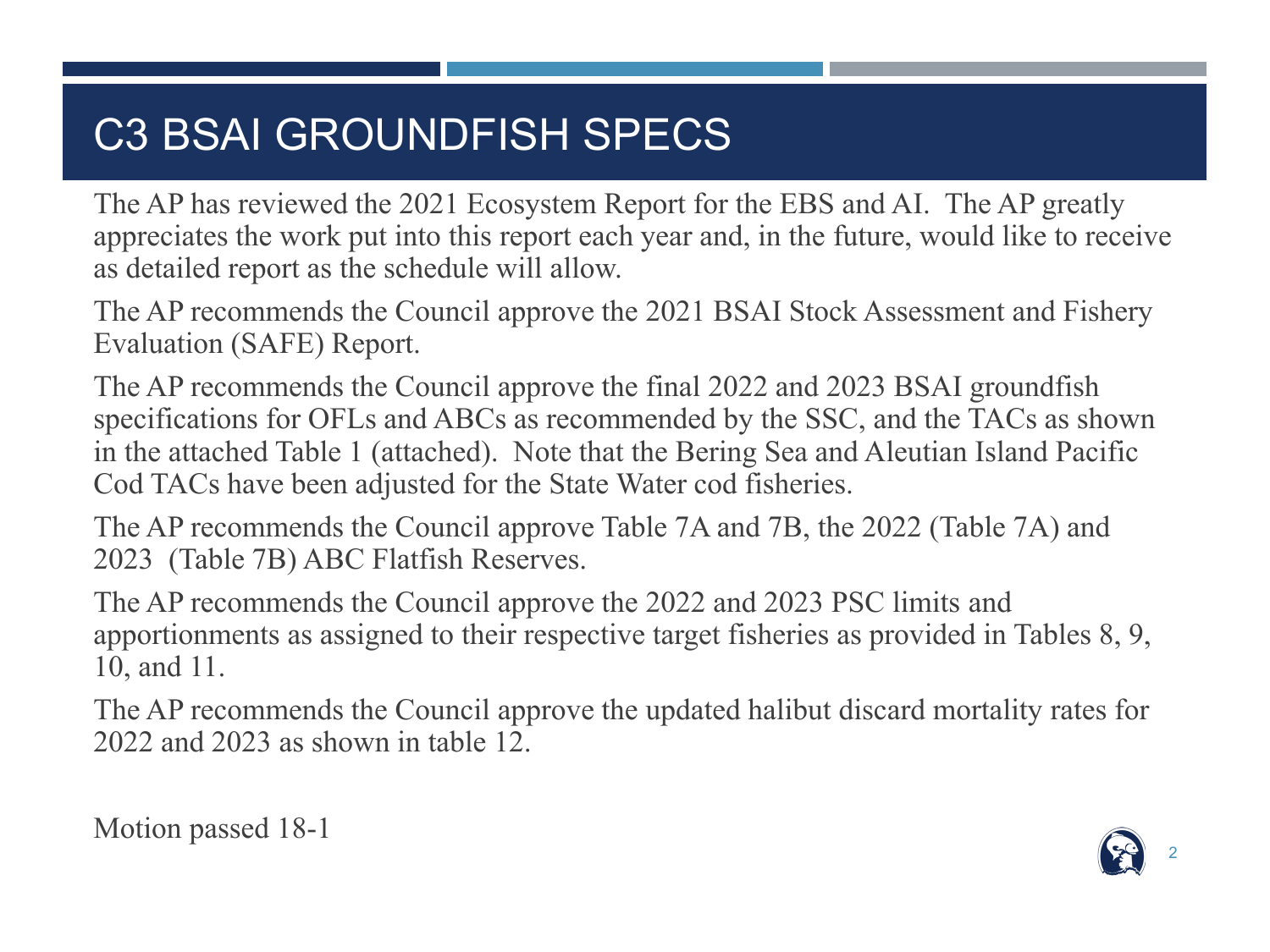## C3 BSAI TABLE 1

| Table 1. AP recommended TAC with SSC specified OFL, ABC for Groundfish in the Bering Sea/Aleutian Islands (metric tons) for 2022-2023 |                |            | 2021       |            | Catch as of |            | 2022                |            |            | 2023       |            |
|---------------------------------------------------------------------------------------------------------------------------------------|----------------|------------|------------|------------|-------------|------------|---------------------|------------|------------|------------|------------|
| <b>Species</b>                                                                                                                        | Area           | <b>OFL</b> | <b>ABC</b> | <b>TAC</b> | 11/6/2021   | <b>OFL</b> | <b>ABC</b>          | <b>TAC</b> | <b>OFL</b> | <b>ABC</b> | <b>TAC</b> |
|                                                                                                                                       | <b>EBS</b>     | 2,594,000  | 1,626,000  | 1,375,000  | 1,373,712   | 1,469,000  | 1,111,000           | 1,111,000  | 1,704,000  | 1,289,000  | 1,289,000  |
| <b>Pollock</b>                                                                                                                        | AI             | 61,856     | 51,241     | 19,000     | 1,635       | 61,264     | 50,752              | 19,000     | 61,379     | 50,825     | 19,000     |
|                                                                                                                                       | Bogoslof       | 113,479    | 85,109     | 250        | 50          | 113,479    | 85,109              | 250        | 113,479    | 85,109     | 250        |
| <b>Pacific cod</b>                                                                                                                    | <b>BS</b>      | 147,949    | 123,805    | 111,380    | 105,537     | 183,012    | 153,383             | 136,466    | 180,909    | 151,709    | 133,459    |
|                                                                                                                                       | AI             | 27,400     | 20,600     | 13,796     | 7,023       | 27,400     | 20,600              | 13,796     | 27,400     | 20,600     | 13,796     |
|                                                                                                                                       | <b>BSAI/GO</b> | 60,426     | 29,558     |            |             | 40,432     | 34,521              | 11,727     | 42,520     | 36,318     | 14,315     |
| <b>Sablefish</b>                                                                                                                      | <b>BS</b>      | n/a        | 3,396      | 3,396      | 3,961       |            | 5,264               | 5,264      |            | 6,529      | 6,529      |
|                                                                                                                                       | AI             | n/a        | 4,717      | 4,717      | 1,425       |            | 6,463               | 6,463      |            | 7,786      | 7,786      |
| <b>Yellowfin sole</b>                                                                                                                 | <b>BSAI</b>    | 341,571    | 313,477    | 200,000    | 104,669     | 377,071    | 354,014             | 250,000    | 347,483    | 326,235    | 230,000    |
|                                                                                                                                       | <b>BSAI</b>    | 8,568      | 7,326      | 6,025      | 1,586       | 7,687      | 6,572               | 6,572      | 6,698      | 5,724      | 5,724      |
| <b>Greenland turbot</b>                                                                                                               | <b>BS</b>      | n/a        | 6,176      | 5,125      | 1,129       |            | 5,540               | 5,540      |            | 4,825      | 4,825      |
|                                                                                                                                       | AI             | n/a        | 1,150      | 900        | 457         |            | 1,032               | 1,032      |            | 899        | 899        |
| <b>Arrowtooth flounder</b>                                                                                                            | <b>BSAI</b>    | 90,873     | 77,349     | 15,000     | 8,286       | 94,445     | 80,389              | 20,000     | 97,944     | 83,389     | 20,000     |
| Kamchatka flounder                                                                                                                    | <b>BSAI</b>    | 10,630     | 8.982      | 8,982      | 6,561       | 10,903     | 9,214               | 9,214      | 11,115     | 9,393      | 9,393      |
| Northern rock sole                                                                                                                    | <b>BSAI</b>    | 145,180    | 140,306    | 54,500     | 13,898      | 214,084    | 206,896             | 66,000     | 280,621    | 271,199    | 55,000     |
| <b>Flathead sole</b>                                                                                                                  | <b>BSAI</b>    | 75,863     | 62,567     | 25,000     | 9,898       | 77,967     | 64,288              | 35,500     | 80,034     | 65,988     | 25,500     |
| Alaska plaice                                                                                                                         | <b>BSAI</b>    | 37,924     | 31,657     | 24,500     | 15,653      | 39,305     | 32,697              | 29,221     | 39,685     | 32,998     | 29,082     |
| Other flatfish                                                                                                                        | <b>BSAI</b>    | 22,919     | 17,189     | 6,500      | 2,510       | 22,919     | 17,189              | 10,000     | 22,919     | 17,189     | 10,000     |
|                                                                                                                                       | <b>BSAI</b>    | 44,376     | 37,173     | 35,899     | 32,112      | 42,605     | 35,688              | 35,385     | 40,977     | 34,322     | 33,952     |
|                                                                                                                                       | <b>BS</b>      | n/a        | 10,782     | 10,782     | 8,679       |            | 10,352              | 10,352     |            | 9,956      | 9,956      |
| <b>Pacific Ocean perch</b>                                                                                                            | EAI            | n/a        | 8,419      | 8,419      | 7,442       |            | 8,083               | 8,083      |            | 7,774      | 7,774      |
|                                                                                                                                       | CAI            | n/a        | 6,198      | 6,198      | 5,885       |            | 5,950               | 5,950      |            | 5,722      | 5,722      |
|                                                                                                                                       | <b>WAI</b>     | n/a        | 11,774     | 10,500     | 10,107      |            | 11,303              | 11,000     |            | 10,870     | 10,500     |
| Northern rockfish                                                                                                                     | <b>BSAI</b>    | 18,917     | 15,557     | 13,000     | 6,045       | 23,420     | 19,217              | 17,000     | 22,594     | 18,538     | 17,000     |
| <b>Blackspotted/Rougheye</b>                                                                                                          | <b>BSAI</b>    | 576        | 482        | 482        | 513         | 598        | 503                 | 503        | 615        | 517        | 517        |
| <b>Rockfish</b>                                                                                                                       | <b>EBS/EAI</b> | n/a        | 313        | 313        | 211         |            | 326                 | 326        |            | 334        | 334        |
|                                                                                                                                       | <b>CAI/WAI</b> | n/a        | 169        | 169        | 302         |            | 177                 | 177        |            | 183        | 183        |
| <b>Shortraker rockfish</b>                                                                                                            | <b>BSAI</b>    | 722        | 541        | 500        | 521         | 722        | 541                 | 541        | 722        | 541        | 541        |
|                                                                                                                                       | <b>BSAI</b>    | 1,751      | 1,313      | 916        | 900         | 1,751      | 1,313               | 1,144      | 1,751      | 1,313      | 1,313      |
| Other rockfish                                                                                                                        | <b>BS</b>      | n/a        | 919        | 522        | 332         | n/a        | 919                 | 750        | n/a        | 919        | 919        |
|                                                                                                                                       | AI             | n/a        | 394        | 394        | 568         | n/a        | 394                 | 394        | n/a        | 394        | 394        |
|                                                                                                                                       | <b>BSAI</b>    | 85,580     | 73,590     | 62,257     | 58,571      | 91,870     | 78,510              | 66,481     | 84,440     | 71,990     | 60,958     |
| Atka mackerel                                                                                                                         | EAI/BS         | n/a        | 25,760     | 25,760     | 22,598      |            | 27,260              | 27,260     |            | 25,000     | 25,000     |
|                                                                                                                                       | CAI            | n/a        | 15,450     | 15,450     | 15,272      |            | 16,880              | 16,880     |            | 15,470     | 15,470     |
|                                                                                                                                       | <b>WAI</b>     | n/a        | 32,380     | 21,047     | 20,701      |            | 34,370              | 22,341     |            | 31,520     | 20,488     |
| <b>Skates</b>                                                                                                                         | <b>BSAI</b>    | 49,297     | 41,257     | 18,000     | 18,729      | 47,790     | 39,958              | 30,000     | 46,475     | 38,824     | 30,000     |
| <b>Sharks</b>                                                                                                                         | <b>BSAI</b>    | 689        | 517        | 200        | 354         | 689        | 517                 | 500        | 689        | 517        | 500        |
| Octopuses                                                                                                                             | <b>BSAI</b>    | 4,769      | 3,576      | 700        | 161         | 4,769      | 3,576               | 700        | 4,769      | 3,576      | 700        |
| Total                                                                                                                                 | <b>BSAI</b>    | 3,945,315  | 2,747,727  | 2,000,000  | 1,774,309   |            | 2,953,182 2,406,447 | 1,871,000  | 3,219,218  | 2,615,814  | 2,000,000  |
| Sources: 2021 OFLs and ABCs are from harvest specifications adopted by the Council in December 2020, 2021 catches through             |                |            |            |            |             |            |                     |            |            |            |            |
| November 6, 2021 from AKR Catch Accounting.                                                                                           |                |            |            |            |             |            |                     |            |            |            |            |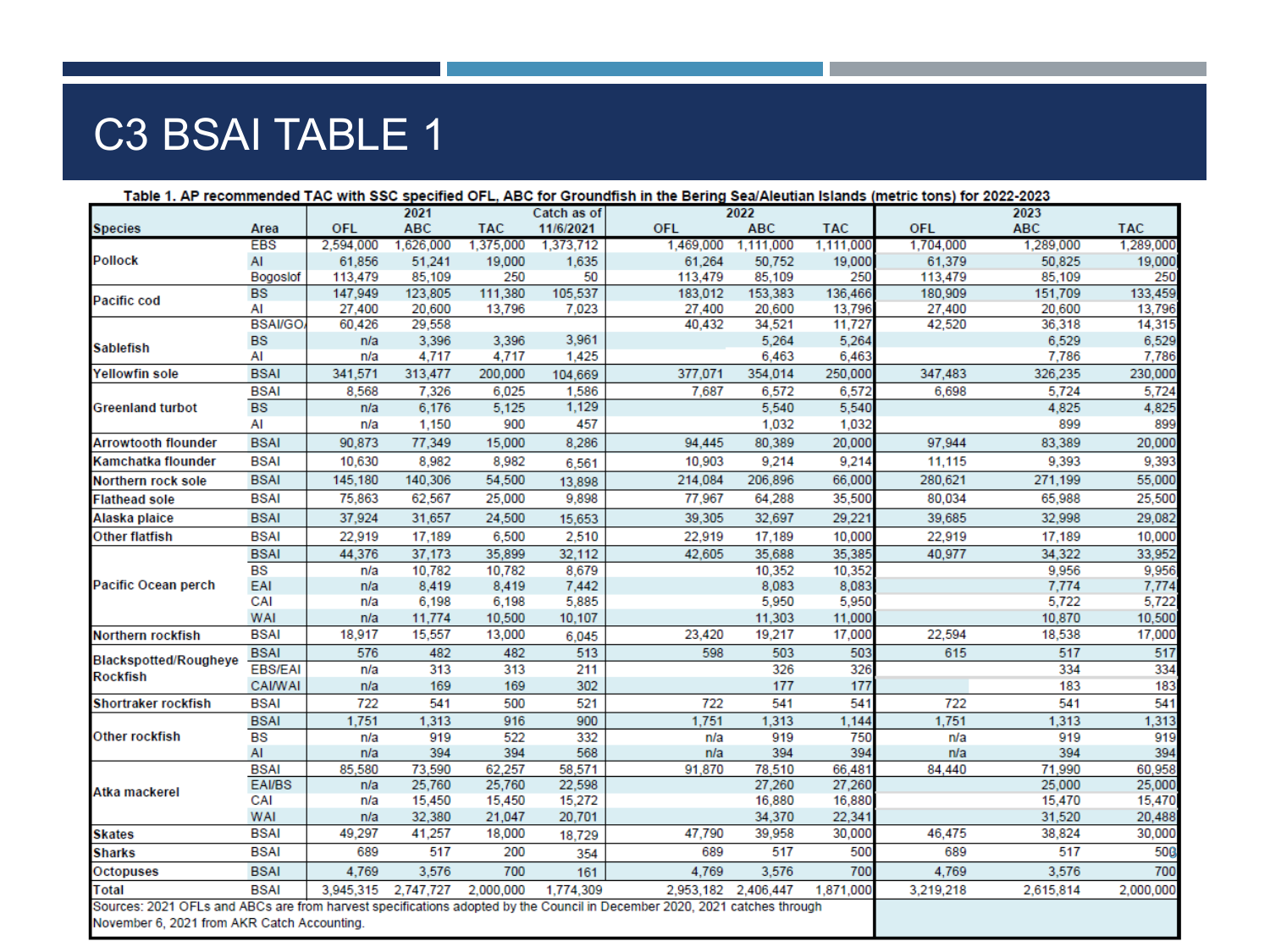### C3 BSAI GROUNDFISH TABLES 7A & 7B

### **TABLE 7A–PROPOSED 2022 ABC SURPLUS, ABC RESERVES, COMMUNITY DEVELOPMENT QUOTA (CDQ) ABC RESERVES, AND AMENDMENT 80 ABC RESERVES IN THE BSAI FOR FLATHEAD SOLE, ROCK SOLE, AND YELLOWFIN SOLE**

| [Amounts are in metric tons]    |               |           |                |  |  |
|---------------------------------|---------------|-----------|----------------|--|--|
| <b>Sector</b>                   | Flathead sole | Rock sole | Yellowfin sole |  |  |
| <b>ABC</b>                      | 64,288        | 206,896   | 354,014        |  |  |
| <b>TAC</b>                      | 35,500        | 66,000    | 250,000        |  |  |
| <b>ABC</b> surplus              | 28,788        | 140,896   | 104,014        |  |  |
| <b>ABC</b> reserve              | 28,788        | 140,896   | 104,014        |  |  |
| CDQ ABC reserve                 | 3,080         | 15,076    | 11,129         |  |  |
| <b>Amendment 80 ABC reserve</b> | 25,708        | 125,820   | 92,885         |  |  |

#### **TABLE 7B–PROPOSED 2023 ABC SURPLUS, ABC RESERVES, COMMUNITY DEVELOPMENT QUOTA (CDQ) ABC RESERVES, AND AMENDMENT 80 ABC RESERVES IN THE BSAI FOR FLATHEAD SOLE, ROCK SOLE, AND YELLOWFIN SOLE**

| [Amounts are in metric tons]    |               |           |                |  |  |  |
|---------------------------------|---------------|-----------|----------------|--|--|--|
| <b>Sector</b>                   | Flathead sole | Rock sole | Yellowfin sole |  |  |  |
| <b>ABC</b>                      | 65,988        | 271,199   | 326,235        |  |  |  |
| <b>TAC</b>                      | 25,500        | 55,000    | 230,000        |  |  |  |
| <b>ABC</b> surplus              | 40,488        | 216,199   | 96,235         |  |  |  |
| <b>ABC</b> reserve              | 40,488        | 216,199   | 96,235         |  |  |  |
| CDQ ABC reserve                 | 4,332         | 23,133    | 10,297         |  |  |  |
| <b>Amendment 80 ABC reserve</b> | 36,156        | 193,066   | 85,938         |  |  |  |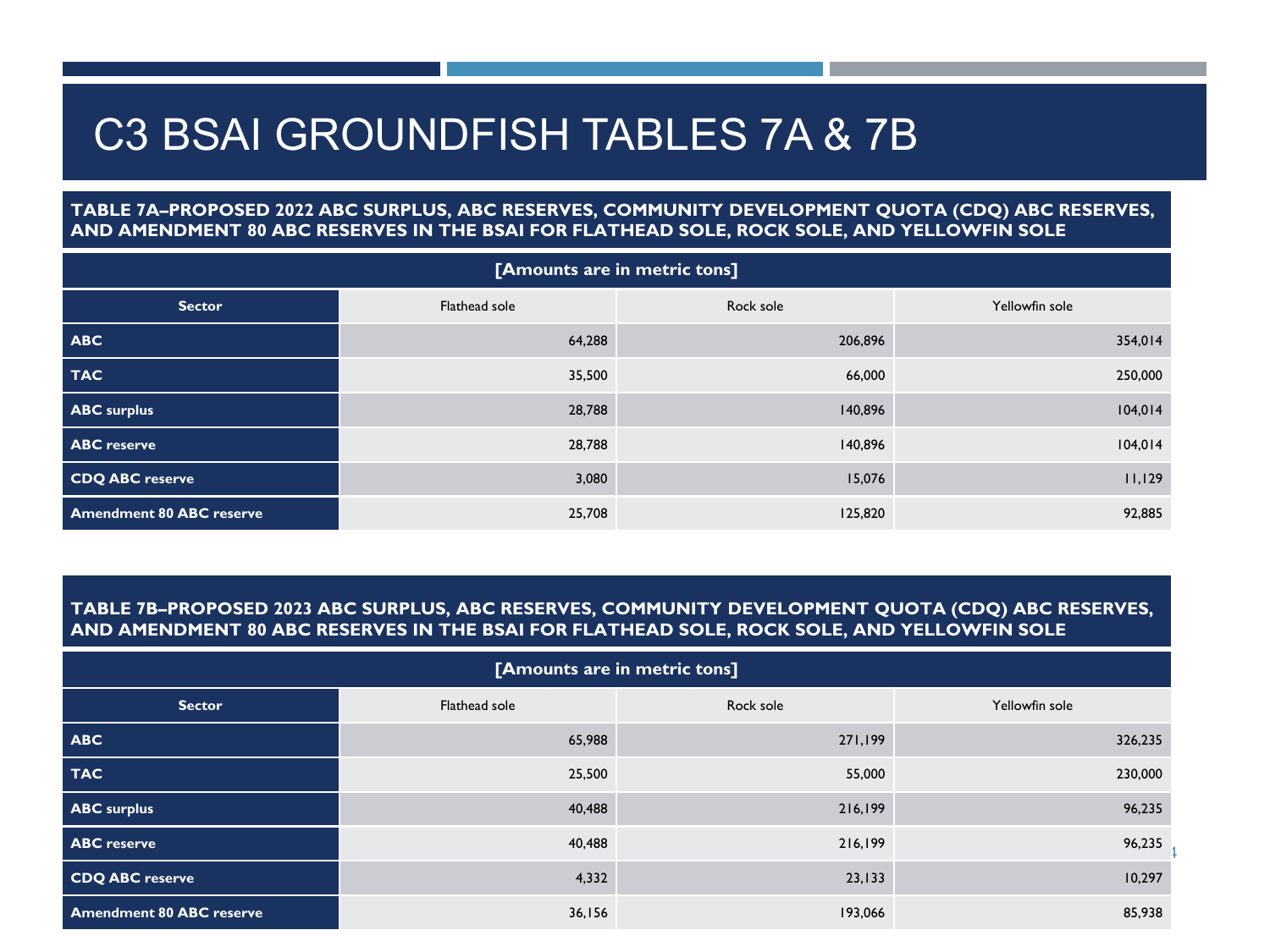### C3 BSAI GROUNDFISH TABLES 8 & 9

**TABLE 8–PROPOSED 2022 AND 2023 APPORTIONMENT OF PROHIBITED SPECIES CATCH ALLOWANCES TO NON-TRAWL GEAR, THE CDQ PROGRAM, AMENDMENT 80, AND THE BSAI TRAWL LIMITED ACCESS SECTORS**

| PSC species and area                  | <b>Total PSC</b> | Non-trawl PSC | CDQ PSQ reserve | Trawl PSC remaining after<br>CDQ PSQ | Amendment 80 sector | <b>BSAI</b> trawl limited access<br>sector | <b>BSAI PSC limits not</b><br>allocated <sup>2</sup> |
|---------------------------------------|------------------|---------------|-----------------|--------------------------------------|---------------------|--------------------------------------------|------------------------------------------------------|
| Halibut mortality (mt)<br><b>BSAI</b> | 3,515            | 710           | 315             | n/a                                  | 1,745               | 745                                        | n/a                                                  |
| Herring (mt) BSAI                     | 3,819            | n/a           | n/a             | n/a                                  | n/a                 | n/a                                        | n/a                                                  |
| Red king crab<br>(animals) Zone I     | 32,000           | n/a           | 3,424           | 28,576                               | 14,282              | 8,739                                      | 5,555                                                |
| C. opilio (animals)<br><b>COBLZ</b>   | 4,350,000        | n/a           | 465,450         | 3,884,550                            | 1,909,256           | 1,248,494                                  | 726,799                                              |
| C. bairdi crab<br>(animals) Zone I    | 830,000          | n/a           | 88,810          | 741,190                              | 312, 115            | 348,285                                    | 80,790                                               |
| C. bairdi crab<br>(animals) Zone 2    | 2,520,000        | n/a           | 269,640         | 2,250,360                            | 532,660             | 1,053,394                                  | 664,306                                              |

**TABLE 9-PROPOSED 2022 AND 2023 HERRING AND RED KING CRAB SAVINGS SUBAREA PROHIBITED SPECIES CATCH ALLOWANCES FOR ALL TRAWL SECTORS**

| <b>Fishery categories</b>                                              | Herring (mt) BSAI | Red king crab (animals) Zone I |
|------------------------------------------------------------------------|-------------------|--------------------------------|
| Yellowfin sole                                                         | 222               | n/a                            |
| Rock sole/flathead sole/Alaska plaice/other flatfish 1                 | 110               | n/a                            |
| Greenland turbot/arrowtooth flounder/Kamchatka flounder/sablefish      | $\mathbf{I}$      | n/a                            |
| Rockfish                                                               | п                 | n/a                            |
| <b>Pacific cod</b>                                                     | 20                | n/a                            |
| Midwater trawl pollock                                                 | 3,400             | n/a                            |
| Pollock/Atka mackerel/other species <sup>2,3</sup>                     | 45                | n/a                            |
| 2022 Red king crab savings subarea non-pelagic trawl gear <sup>4</sup> | n/a               |                                |
| 2023 Red king crab savings subarea non-pelagic trawl gear <sup>5</sup> | n/a               | 8,000                          |
| <b>Total trawl PSC</b>                                                 | 3,819             | 32,000                         |

5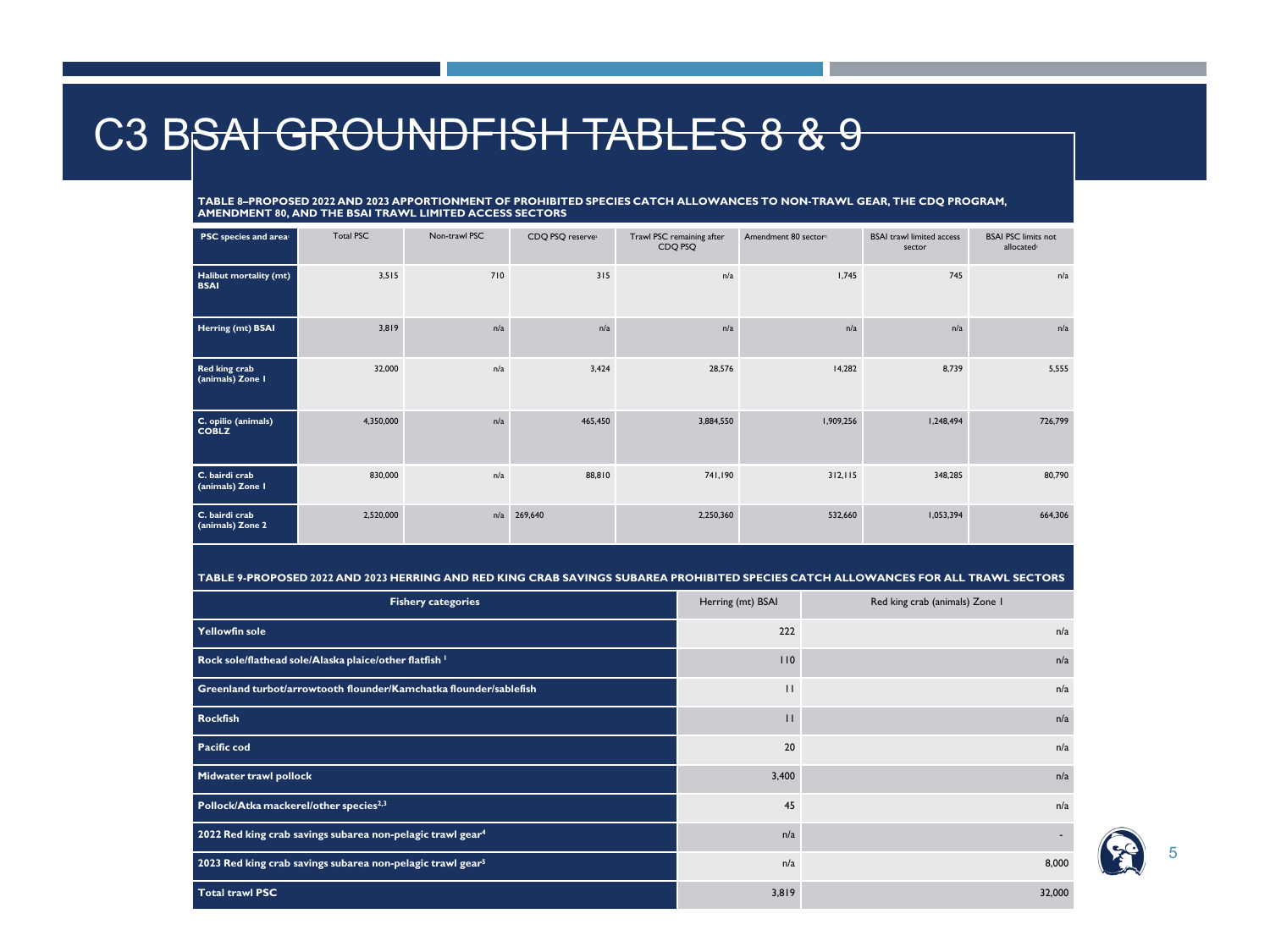## C3 BSAI GROUNDFISH TABLES 10, 11, & 12

#### **TABLE 10–PROPOSED 2022 AND 2023 PROHIBITED SPECIES BYCATCH ALLOWANCES FOR THE BSAI TRAWL LIMITED ACCESS SECTOR**

| <b>BSAI trawl limited access sector fisheries</b>   | Prohibited species and area <sup>1</sup> |                         |                           |                     |           |  |  |
|-----------------------------------------------------|------------------------------------------|-------------------------|---------------------------|---------------------|-----------|--|--|
|                                                     | Halibut mortality (mt) BSAI              | Red king crab (animals) | C. opilio (animals) COBLZ | C. bairdi (animals) |           |  |  |
|                                                     |                                          | Zone I                  |                           | Zone I              | Zone 2    |  |  |
| Yellowfin sole                                      | 215                                      | 7.700                   | 1.192.179                 | 293.234             | 1.005.879 |  |  |
| Rock sole/flathead sole/other flatfish <sup>2</sup> |                                          |                         |                           |                     |           |  |  |
| <b>Greenland turbot/arrowtooth</b>                  |                                          |                         |                           |                     |           |  |  |
| flounder/Kamchatka flounder/sablefish               |                                          |                         |                           |                     |           |  |  |
| <b>Rockfish April 15-December 31</b>                |                                          |                         | 1.006                     |                     | 849       |  |  |
| Pacific cod                                         | 350                                      | 975                     | 50.281                    | 50.816              | 42.424    |  |  |
| Pollock/Atka mackerel/other species <sup>3</sup>    | 175                                      | 65                      | 5.028                     | 4.235               | 4.243     |  |  |
| Total BSAI trawl limited access sector PSC          | 745                                      | 8.739                   | 1,248,494                 | 348,285             | 1.053.394 |  |  |

### **TABLE 11–PROPOSED 2022 AND 2023 HALIBUT PROHIBITED SPECIES BYCATCH ALLOWANCES FOR NON-TRAWL FISHERIES**

|                                              |                       | <b>Halibut mortality (mt) BSAI</b> |                |               |
|----------------------------------------------|-----------------------|------------------------------------|----------------|---------------|
| <b>Non-trawl fisheries</b>                   | Seasons               | Catcher/processor                  | Catcher vessel | All Non-Trawl |
| Pacific cod                                  | Annual Pacific cod    | 648                                |                | 661           |
|                                              | January 1-June 10     | 388                                |                | n/a           |
|                                              | June 10-August 15     | 162                                |                | n/a           |
|                                              | August 15-December 31 | 98                                 |                | n/a           |
| Non-Pacific cod non-trawl- May I-December 31 |                       | n/a                                | n/a            | 49            |
| Total                                        |                       |                                    |                |               |
| Groundfish pot and jig                       | n/a                   | n/a                                | n/a            | Exempt        |
| Sablefish hook-and-line                      | n/a                   | n/a                                | n/a            | Exempt        |
| Total for all non-trawl PSC n/a              |                       | n/a                                | n/a            | 710           |

### **TABLE 12–PROPOSED 2022 AND 2023 PACIFIC HALIBUT DISCARD MORTALITY RATES (DMR) FOR THE BSAI**

| Gear              | Sector                           | Halibut discard mortality rate (percent) |
|-------------------|----------------------------------|------------------------------------------|
| Pelagic trawl     | lAll                             | 100                                      |
| Non-pelagic trawl | Mothership and catcher/processor | 84                                       |
| Non-pelagic trawl | Catcher vessel                   | 62                                       |
| Hook-and-line     | Catcher vessel                   | $\overline{10}$                          |
| Hook-and-line     | Catcher/processor                | 10                                       |
| Pot               | <b>AII</b>                       | 33                                       |

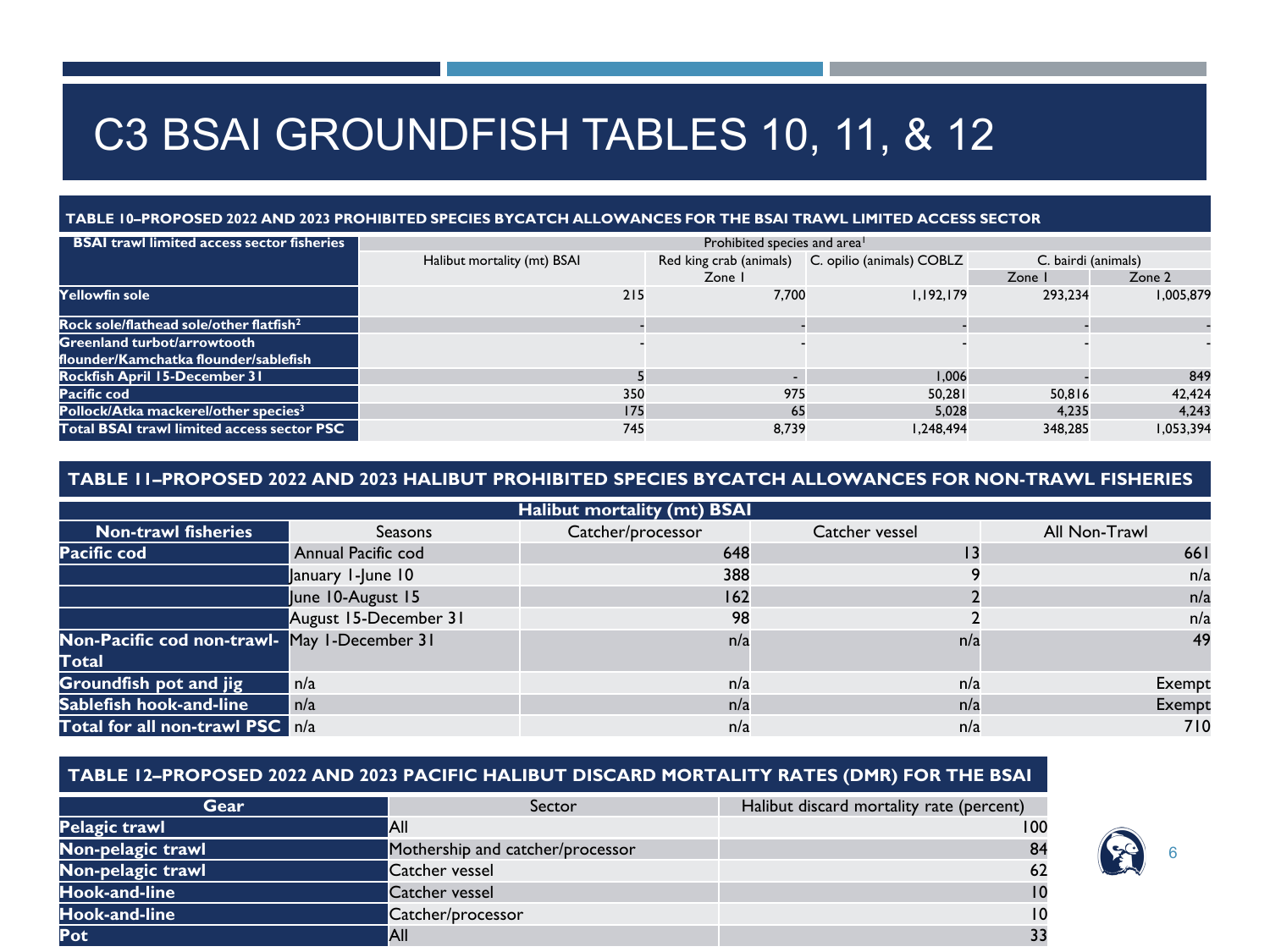# C4 GOA GROUNDFISH SPECS

The AP recommends that the Council approve the 2021 Gulf of Alaska SAFE report.

The AP recommends that the Council approve the final 2022 and 2023 Gulf of Alaska groundfish specifications for OFLs and ABCs as recommended by the SSC, and the TACs as shown in the attached table 1.

The TACs for both GOA Pacific cod and pollock have been adjusted to account for the State water Guideline Harvest Level fisheries. The GOA Pacific cod adjustments are shown in revised table 2.

The AP recommends that the Council set the final 2022 and 2023 Pacific halibut PSC limits, allowances and apportionments in the GOA as shown in tables 14 – 16 below.

The AP recommends the Council approve the updated halibut discard mortality rates for 2022 and 2023 as shown in table 17.

Table 2. GOA TAC and GHL Considerations for State Waters Pacific Cod (TACs are preliminary and based on SSC recommendations for Pacific cod ABCs)



Motion passed 20-0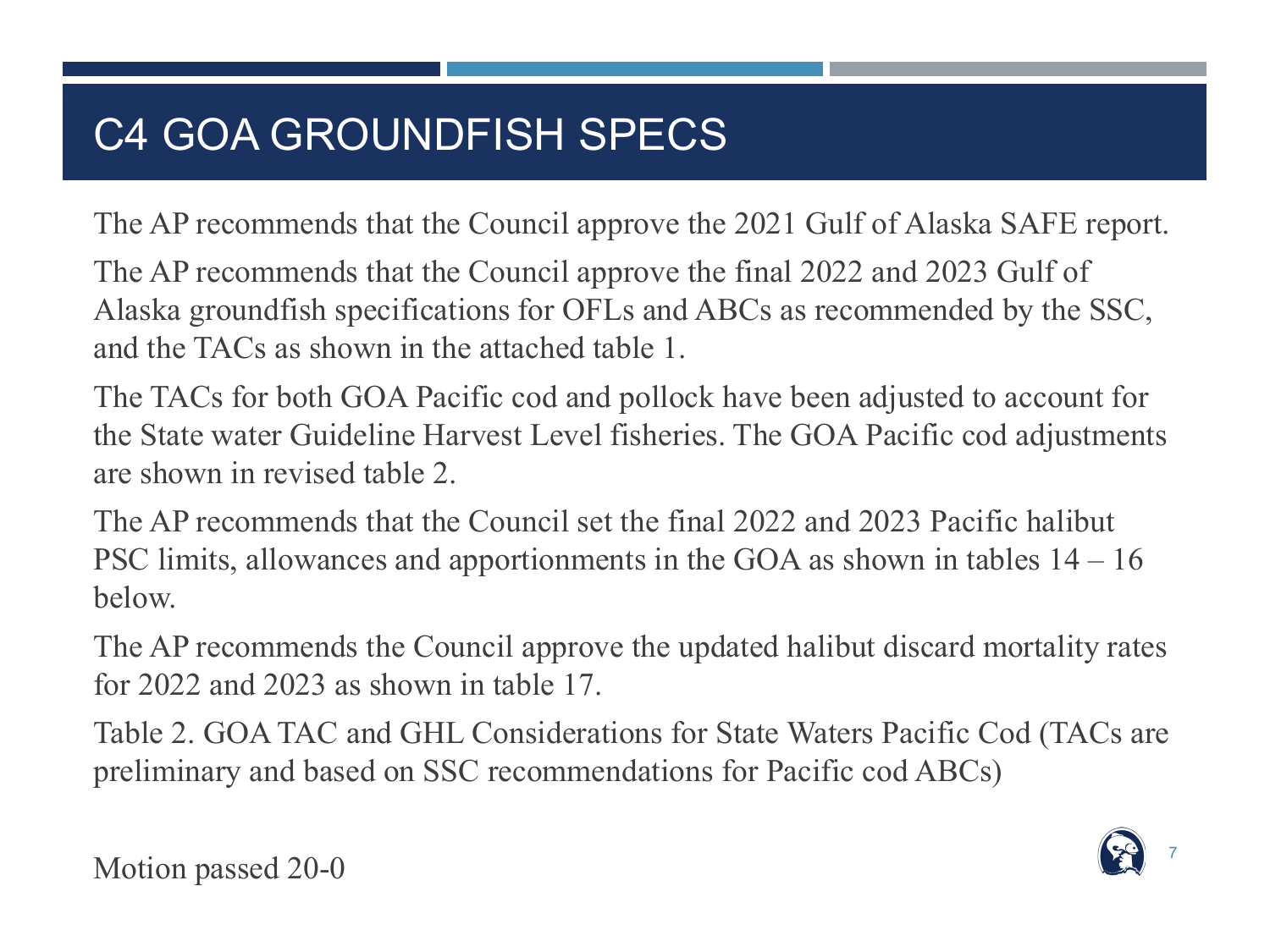## C4 GOA PACIFIC COD GHLS

Final 2022 Gulf of Alaska Pacific cod ABCs, TACs and State Guideline Harvest Levels (GHLs) in metric tons.

| Specifications | Western | Central | Eastern | Total  |
|----------------|---------|---------|---------|--------|
| ABC            | 9,942   | 19,752  | 3,117   | 32,811 |
| State GHL      | 2.983   | 4,938   | 779     | 8,700  |
| (%)            | 30%     | 25%     | 25%     | 25-30% |
| Federal TAC    | 6.959   | 14,814  | 2,338   | 24,111 |

Note: The Federal TAC is only for Federal fisheries. It does not include the State GHL within it.

Final 2023 Gulf of Alaska Pacific cod ABCs, TACs and State Guideline Harvest Levels (GHLs) in metric tons.

| Specifications | Western   Central   Eastern   Total |        |       |        |
|----------------|-------------------------------------|--------|-------|--------|
| ABC            | 8,699                               | 17,282 | 2,727 | 28,708 |
| State GHL      | 2,610                               | 4,321  | 682   | 7,612  |
| (%)            | 30%                                 | 25%    | 25%   | 25-30  |
| Federal TAC    | 6.089                               | 12,962 | 2.045 | 21,096 |

Note: The Federal TAC is only for Federal fisheries. It does not include the State GHL within it.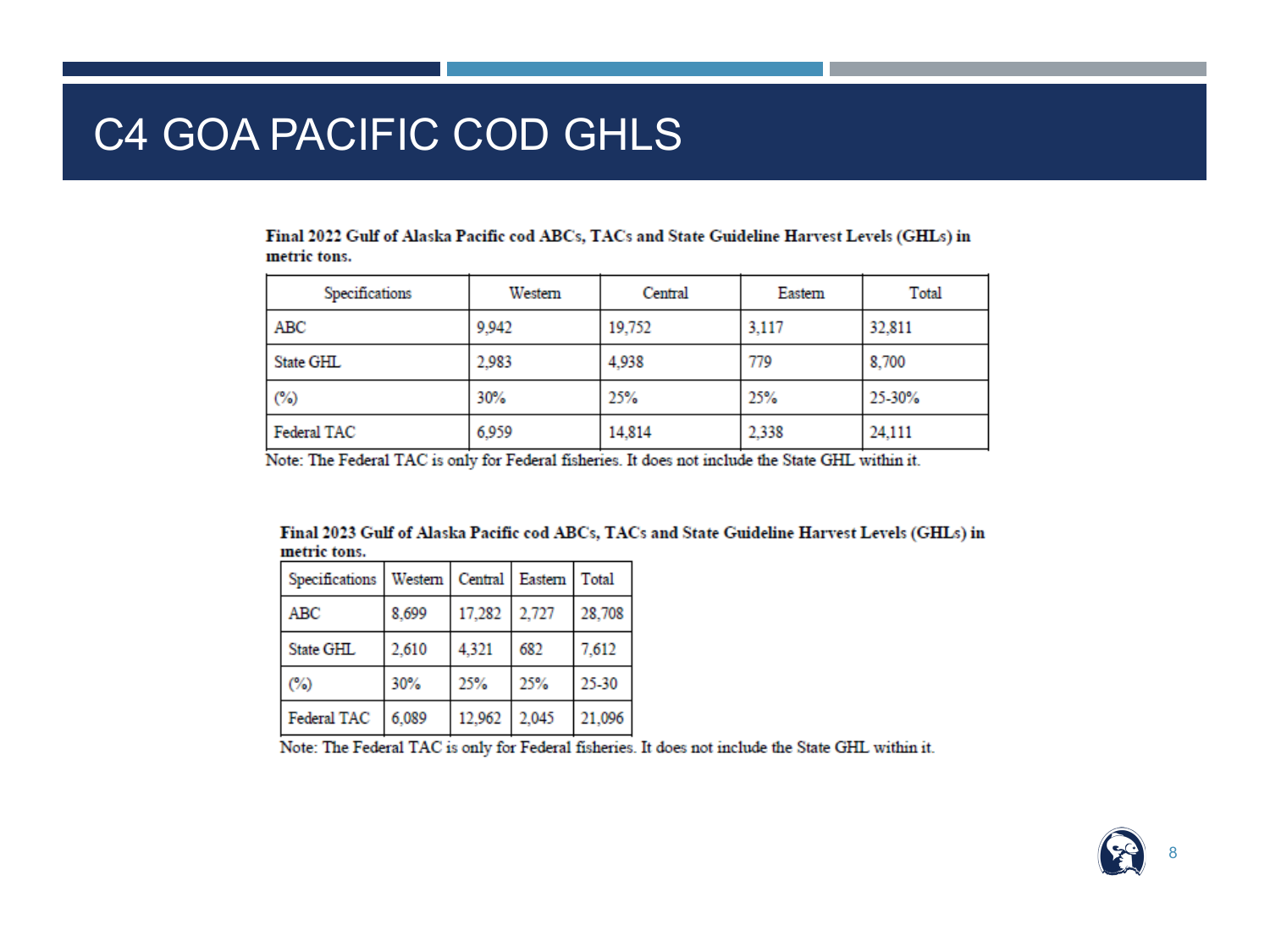### **C4 GOA TABLES 14 & 15**

| Trawl gear        |         |        | Hook-and-line gearl |                |        |                |            |  |
|-------------------|---------|--------|---------------------|----------------|--------|----------------|------------|--|
|                   |         |        |                     | Other than DSR |        |                | <b>DSR</b> |  |
| Season            | Percent | Amount | Season              | Percent        | Amount | Season         | Amount     |  |
| Jan 20 - April 1  | 30.5    | 519    | Jan 1 - June 10     | 86             | 221    | Jan 1 - Dec 31 | Q          |  |
| April 1 - July 1  | 20      | 341    | June 10 -Sept 1     | $\overline{2}$ | 5      |                |            |  |
| July 1 - August 1 | 27      | 462    | Sept 1 - Dec 31     | -12            | 31     |                |            |  |
| August 1 - Oct 1  | 7.5     | 128    |                     |                |        |                |            |  |
| Oct 1 - Dec 31    | 15      | 256    |                     |                |        |                |            |  |
| Total             |         | 1.706  |                     |                | 257    |                | 9          |  |

#### Table 14--Final 2022 and 2023 Pacific Halibut PSC Limits, Allowances, and Apportionments (Values are in metric tons)

1 The Pacific halibut prohibited species catch (PSC) limit for hook-and-line gear is allocated to the demersal shelf rockfish (DSR) fishery and fisheries other than DSR. The Council recommended and NMFS proposes that the hook-and-line sablefish fishery, and the pot and jig gear groundfish fisheries, be exempt from halibut PSC limits.

| Table 15--Final 2022 and 2023 Seasonal Apportionments of the Pacific Halibut PSC Limit    |
|-------------------------------------------------------------------------------------------|
| Apportioned Between the Trawl Gear Shallow-Water and Deep-Water Species Fisheries (Values |
| are in metric tons)                                                                       |

| Season                               | Shallow-water   Deep-water1 |     | Total |
|--------------------------------------|-----------------------------|-----|-------|
| January 20 - April 1                 | 384                         | 135 | 519   |
| April 1 - July 1                     | 85                          | 256 | 341   |
| July 1 - August 1                    | 121                         | 341 | 462   |
| August 1 - October 1                 | 53                          | 75  | 128   |
| Subtotal, January 20 - October       | 643                         | 807 | 1,450 |
| October 1 - December 31 <sup>2</sup> |                             |     | 256   |
| Total                                |                             |     | 1,706 |

1 Vessels participating in cooperatives in the Rockfish Program will receive 191 mt of the third season (July 1 through August 1) deep-water species fishery halibut PSC apportionment.

2 There is no apportionment between trawl shallow-water and deep-water species fisheries during the fifth season (October 1 through December 31).

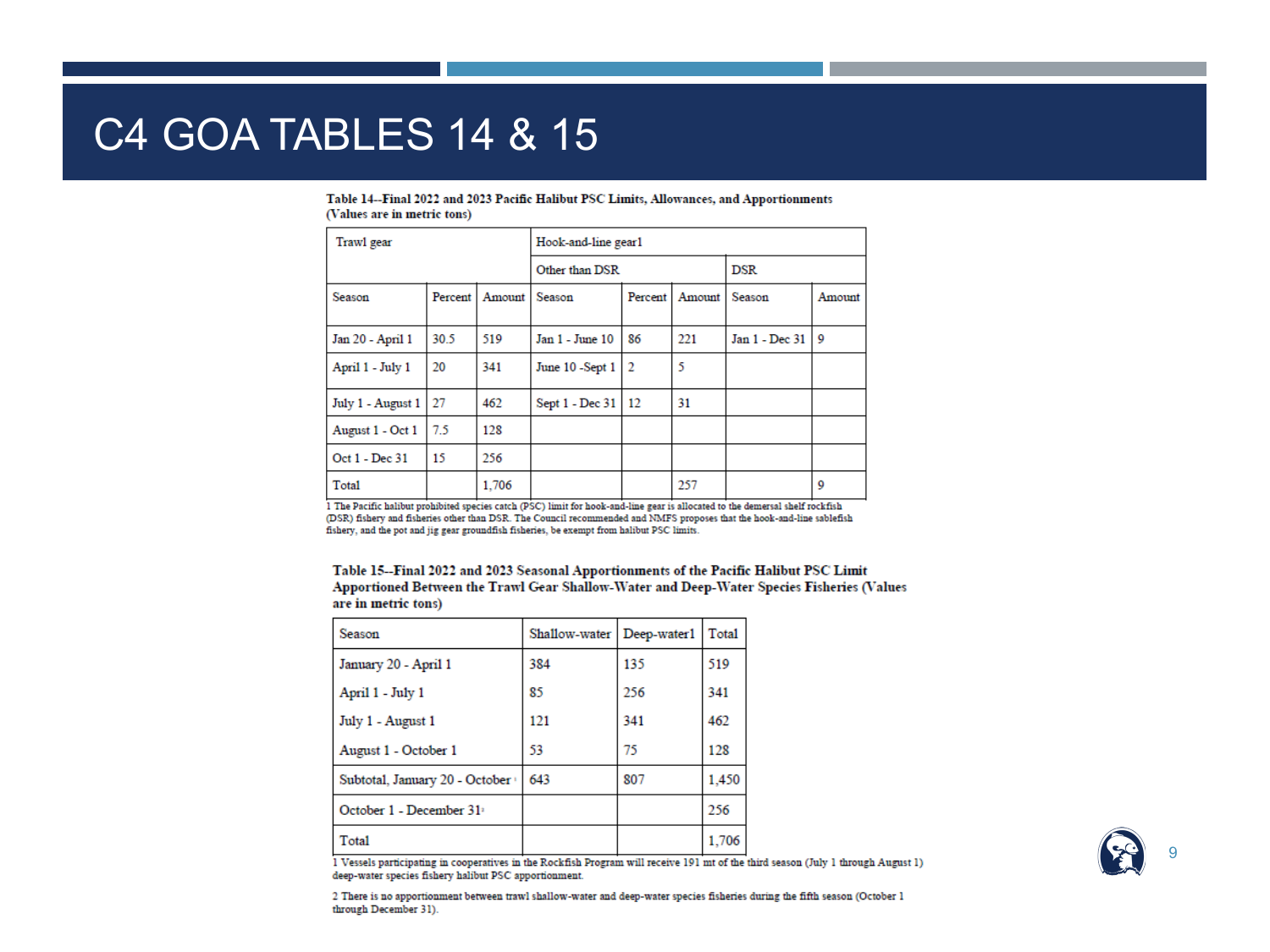### C4 GOA TABLES 16 & 17

Table 16--Final 2022 and 2023 Apportionments of the "Other hook-and-line fisheries" Halibut PSC Allowance Between the Hook-and-Line Gear Catcher Vessel and Catcher/Processor Sectors (Values are in metric tons)

| "Other than DSR"<br>allowance       | Hook-and-line<br>sector | Sector annual<br>amount | Season                 | Seasonal<br>percentage | Sector seasonal<br>amount |
|-------------------------------------|-------------------------|-------------------------|------------------------|------------------------|---------------------------|
| 257<br><b>Catcher Vessel</b><br>150 |                         |                         | January 1-<br>June 10  | 86                     | 129                       |
|                                     |                         |                         | June 10 - Sept         | $\overline{2}$         | 3                         |
|                                     |                         |                         | Sept 1 - Dec<br>31     | 12                     | 18                        |
|                                     | Catcher/<br>Processor   | 107                     | January 1 -<br>June 10 | 86                     | 92                        |
|                                     |                         |                         | June 10 - Sept         | $\overline{2}$         |                           |
|                                     |                         |                         | Sept 1 - Dec<br>31     | 12                     | 13                        |

Table 17--Final 2022 and 2023 Discard Mortality Rates for Vessels Fishing in the Gulf of Alaska (Values are percent of halibut assumed to be dead)

| Gear                 | <b>Sector</b>                           | Groundfish<br>fishery | Halibut discard mortality rate<br>(percent) |
|----------------------|-----------------------------------------|-----------------------|---------------------------------------------|
| Pelagic trawl        | Catcher vessel                          | All                   | 100                                         |
|                      | Catcher/processor                       | All                   | 100                                         |
| Non-pelagic<br>trawl | Catcher vessel                          | Rockfish<br>Program   | 66                                          |
|                      | Catcher vessel                          | All others            | 69                                          |
|                      | Mothership and catcher/processor        | All                   | 83                                          |
| Hook-and-line        | Catcher/processor                       | All                   | 15                                          |
|                      | Catcher vessel                          | All                   | 12                                          |
| Pot                  | Catcher vessel and<br>catcher/processor | All                   | 29                                          |